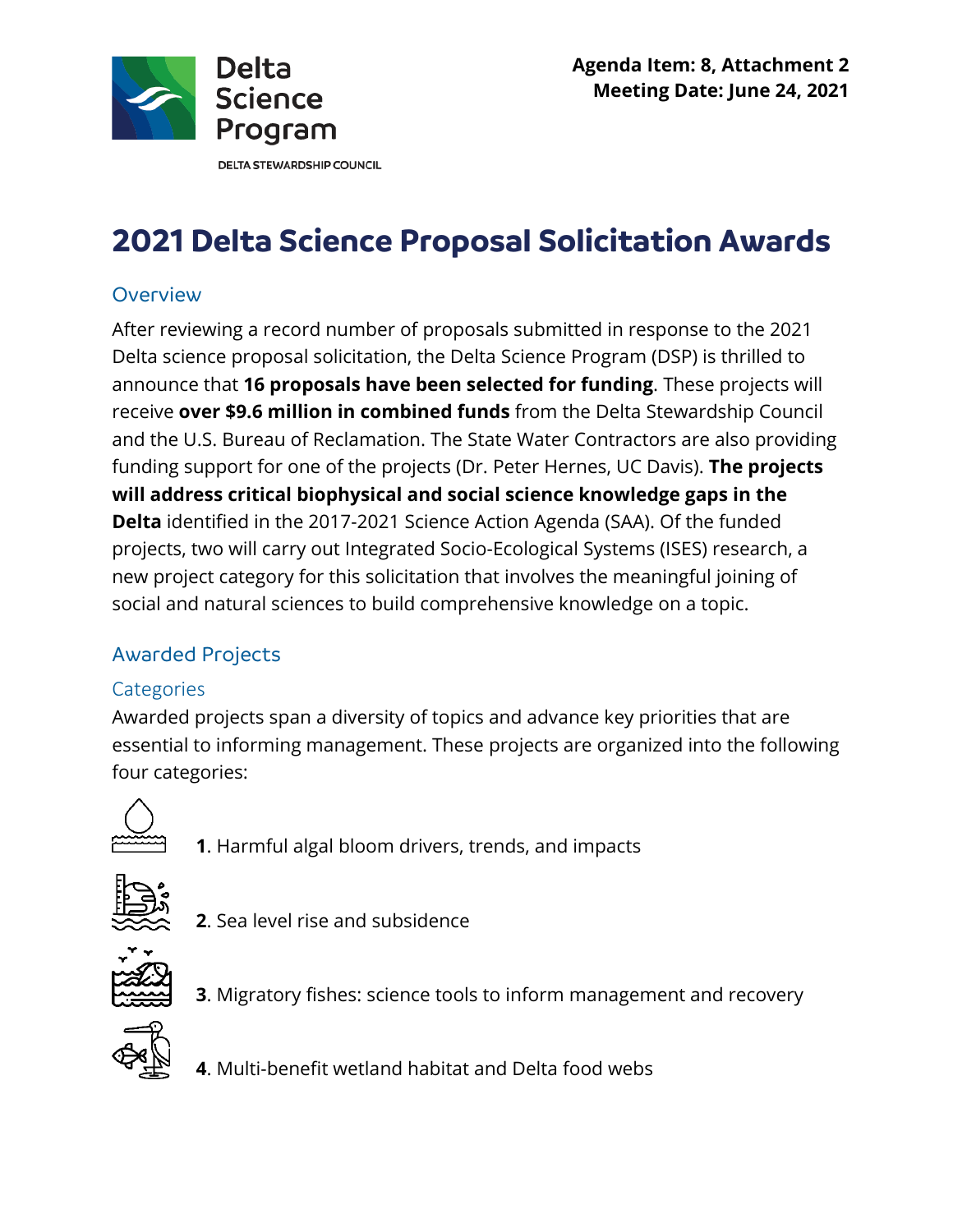#### Connections to the Science Action Agenda

**Action Area 1:** Invest in assessing the human dimensions of natural resource management decisions

**Action Area 2:** Capitalize on existing data through increasing science synthesis

**Action Area 3:** Develop tools and methods to support and evaluate habitat restoration

**Action Area 4:** Improve understanding of interactions between stressors and managed species and their communities

**Action Area 5:** Modernize monitoring, data management, and modeling

 The solicitation focus areas also included four **Sacramento River Science Partnership** (SRSP) science actions, which were integrated within the five SAA Action Areas noted above.

| <b>Category</b> | <b>Principle Investigator</b><br>and Short Title <sup>1</sup>                                                                                     | Objective(s)                                                                                                                                                                                                                                                                      | <b>SAA</b><br><b>Action</b><br>Area(s) |
|-----------------|---------------------------------------------------------------------------------------------------------------------------------------------------|-----------------------------------------------------------------------------------------------------------------------------------------------------------------------------------------------------------------------------------------------------------------------------------|----------------------------------------|
|                 | Dr. Hans Paerl,<br><b>University of North</b><br><b>Carolina</b><br>Addressing<br>CyanoHABs As A<br>Threat To Water And<br>Air Quality            | This project will study how<br>plankton contributing to harmful<br>algal blooms affect both water and<br>air quality. Results will inform<br>human exposure guidelines and<br>mitigation policy to diminish<br>human and environmental health<br>impacts of harmful algal blooms. | 1, 3                                   |
| 1               | Dr. Tamara Kraus,<br><b>US Geological Survey</b><br>Harmful Algal Blooms<br>and Cyanotoxins in the<br>Delta: Occurrence,<br>Distribution, Trends, | This project will provide insight on<br>cyanobacteria occurrence,<br>distribution, and toxins to the<br>Central Valley Water Board and<br>other environmental managers<br>that can be used to trigger<br>additional sampling, inform                                              | 4, 5, 3,<br>2, 1                       |

<sup>&</sup>lt;sup>1</sup> Project titles have been edited for brevity.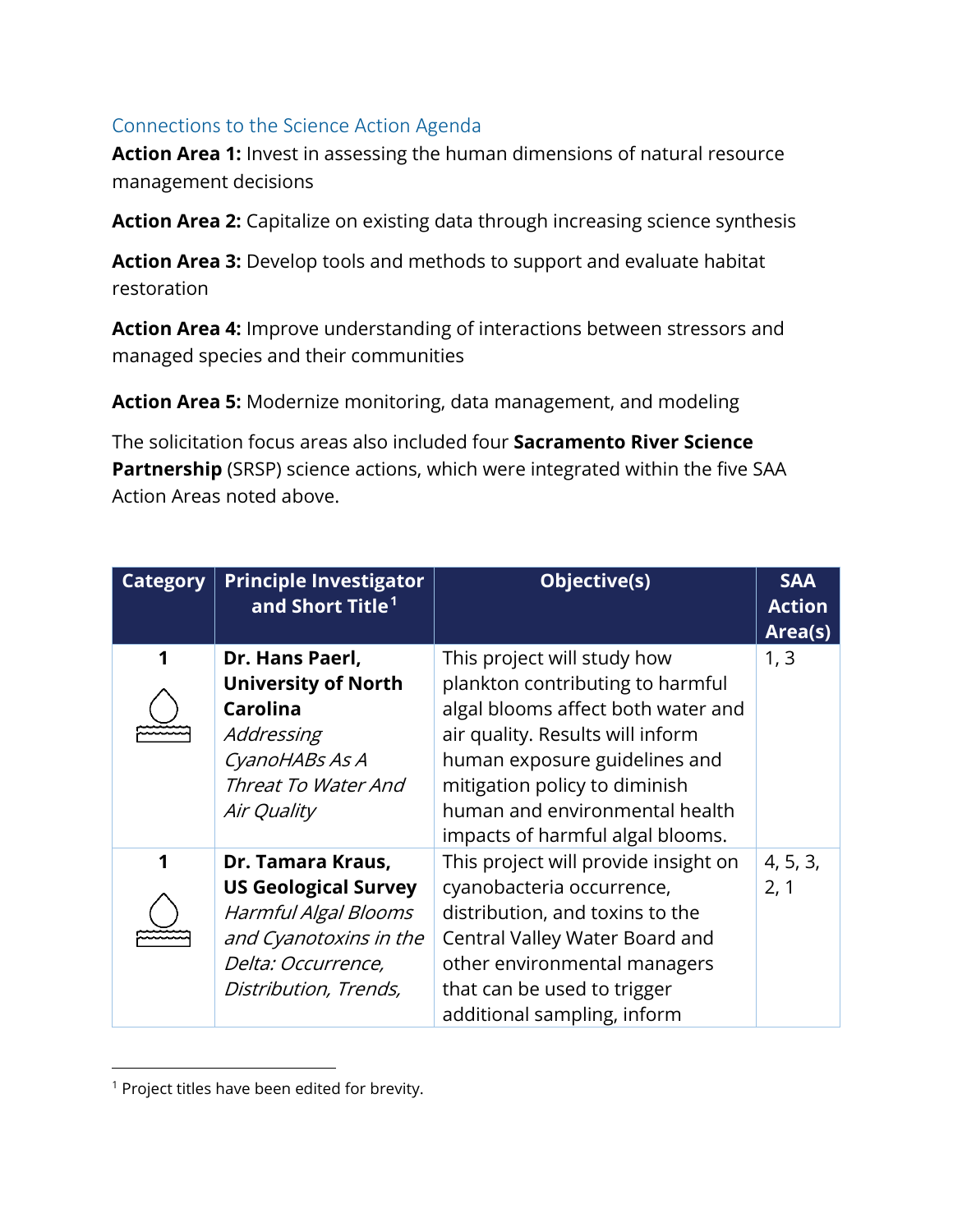|                 | and Environmental<br><b>Drivers</b>                                                                                                                                                              | management and mitigation<br>efforts, and build regional capacity<br>to predict harmful algal blooms in<br>the Delta.                                                                                                                                                                                                                                                                        |                    |
|-----------------|--------------------------------------------------------------------------------------------------------------------------------------------------------------------------------------------------|----------------------------------------------------------------------------------------------------------------------------------------------------------------------------------------------------------------------------------------------------------------------------------------------------------------------------------------------------------------------------------------------|--------------------|
| $2\overline{ }$ | Dr. Stefan Talke,<br><b>California</b><br><b>Polytechnic State</b><br><b>University</b><br>Assessing Sea Level<br>Rise and Flooding<br>Changes Using<br><b>Historical Water-Level</b><br>Records | This project will recover, digitize,<br>and analyze 'lost-and-forgotten'<br>historical water level records from<br>1857-1982. Results will improve<br>our understanding of tidal, flood,<br>and sea level trends and help<br>identify "hotspots" of habitat and<br>flood risk sensitivity.                                                                                                   | 1, 2, 4            |
| $\overline{2}$  | Dr. Dennis Baldocchi,<br><b>UC Berkeley</b><br>Quantifying Effects of<br>Climate Change and<br>Sea Level Rise on<br>Carbon Accretion in<br>Tidal and Non-Tidal<br>Wetlands                       | This project will project<br>greenhouse gas budgets and soil<br>carbon in restored wetlands.<br>Results will address the resiliency<br>of these wetlands and their<br>capacity to sequester carbon and<br>provide climate benefits in the<br>future.                                                                                                                                         | 1, 3               |
| 3               | Dr. Rene Henery,<br><b>Trout Unlimited</b><br>Developing an<br>Inclusive, Landscape<br><b>Scale Process for</b><br>Central Valley<br>Salmonids                                                   | This project will develop an<br>immediate strategy for the<br>recovery of Central Valley<br>salmonids through collaborative<br>science that brings together<br>agencies and stakeholders to<br>develop recommended actions.<br>Social factors will be integrated<br>with biological factors in defining<br>recovery, and potential actions will<br>be evaluated using data-driven<br>models. | 1, 2, 3,<br>4, 5   |
| 3               | Dr. Russell Perry,<br><b>U.S. Geological</b><br><b>Survey</b><br>Estimating Juvenile<br><b>Production and Run</b>                                                                                | This project will integrate data sets<br>and models to develop an annual<br>estimate of threatened spring-run<br>Chinook salmon exiting the Delta<br>as juveniles. The estimate will build                                                                                                                                                                                                   | 2, 4, 5,<br>(SRSP) |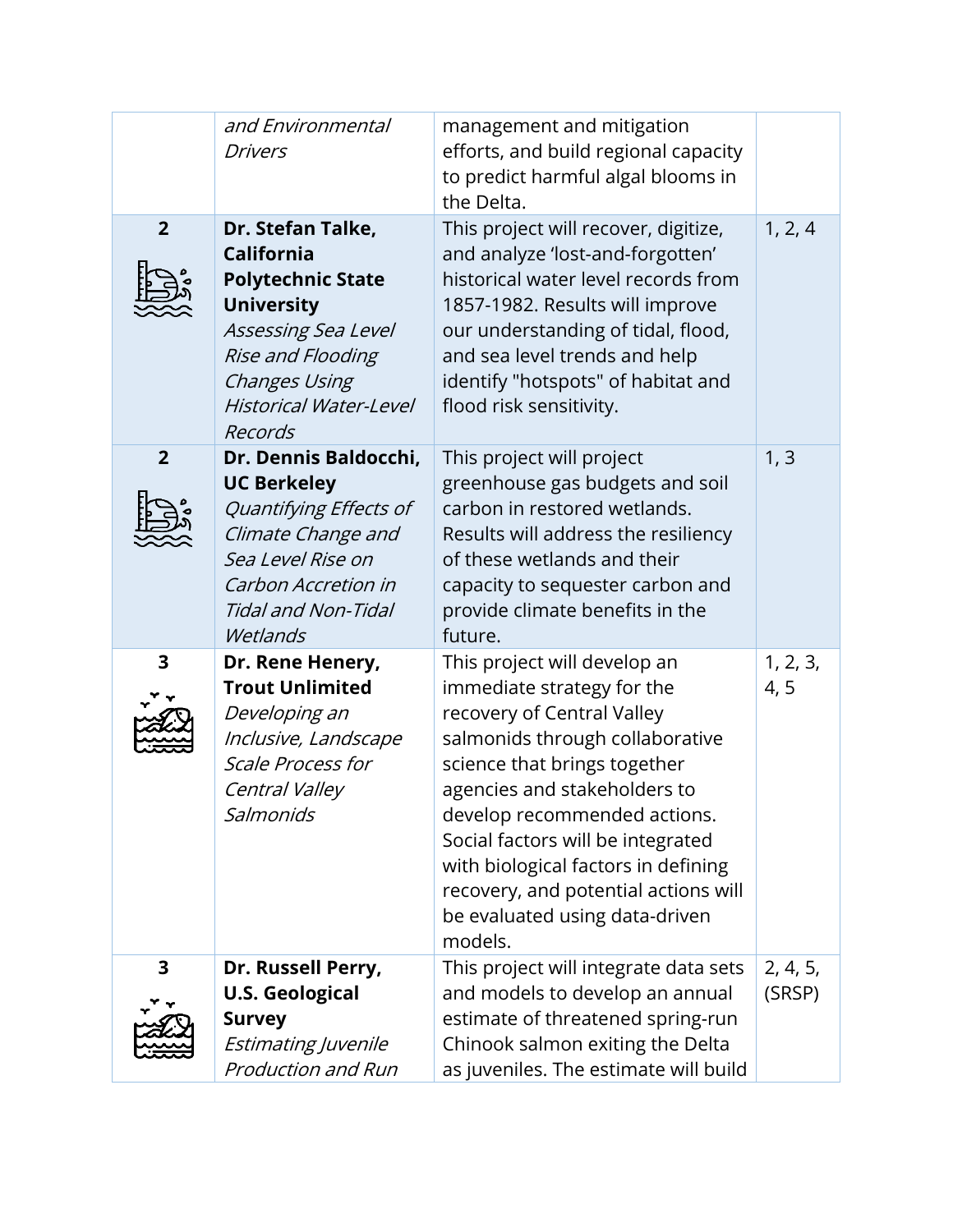|                         | Timing of Spring<br>Chinook Salmon       | on parallel work in the upper<br>Sacramento and provide a critical       |          |
|-------------------------|------------------------------------------|--------------------------------------------------------------------------|----------|
|                         |                                          | metric for tracking the population.                                      |          |
| 3                       | Dr. Alexander                            | This project will study a critical                                       | 2, 4, 5, |
|                         | Forrest,                                 | regulation device in Shasta Dam.                                         | (SRSP)   |
|                         | <b>UC Davis</b>                          | Results will lead to more efficient                                      |          |
|                         | <b>Regulation of Shasta</b>              | use of cold-water supplies for                                           |          |
|                         | Dam Temperature                          | summer and fall temperature                                              |          |
|                         | <b>Control Device for</b>                | management, which is a key                                               |          |
|                         | Supporting                               | challenge during drought and                                             |          |
|                         | Downstream Fish                          | essential to the recovery of                                             |          |
|                         | Populations                              | endangered salmon populations.                                           |          |
| $\overline{\mathbf{3}}$ | Dr. Rebecca                              | This project will create a standard                                      | 2, 5, 1, |
|                         | Buchanan,                                | operating procedure for                                                  | (SRSP)   |
|                         | <b>University of</b>                     | researchers to detect predation of                                       |          |
|                         | Washington                               | salmon tagged with acoustic                                              |          |
|                         | <b>Standard Operating</b>                | emitters. Inconsistent accounting                                        |          |
|                         | Procedure for                            | for predated fish currently leads to                                     |          |
|                         | Diagnosing and                           | variable interpretation and a                                            |          |
|                         | <b>Addressing Predator</b>               | fragmented understanding of fish                                         |          |
|                         | Detections in Salmon                     | movement.                                                                |          |
|                         | Telemetry Data                           |                                                                          |          |
| 3                       | Dr. Mark Henderson,                      | This project will synthesize salmon                                      | 2, 4     |
|                         | <b>Humboldt State</b>                    | movement data to identify                                                |          |
|                         | <b>University</b>                        | predation hotspots and                                                   |          |
|                         | Comparing the Impact                     | understand how habitat water                                             |          |
|                         | of Predation on the                      | management actions affect                                                |          |
|                         | <b>Outmigration Mortality</b>            | salmon survival in the Sacramento                                        |          |
|                         | of all Central Valley                    | River and Delta. This work is                                            |          |
|                         | Salmon to Other                          | directly relevant to NOAA's                                              |          |
|                         | Habitat Related                          | recovery plan and the Central                                            |          |
|                         | Covariates                               | Valley Project Improvement Act.                                          |          |
| 3                       | Dr. Myfanwy                              | This project will synthesize existing<br>data to better understand White | 2, 1     |
|                         | Johnston,<br><b>Cramer Fish Sciences</b> |                                                                          |          |
|                         | <b>Understanding Within-</b>             | Sturgeon spawning and the use of<br>critical habitats to inform          |          |
|                         | and Between-Basin                        | management in the Bay-Delta.                                             |          |
|                         |                                          |                                                                          |          |
|                         | Migration in White                       | White Sturgeon, the largest                                              |          |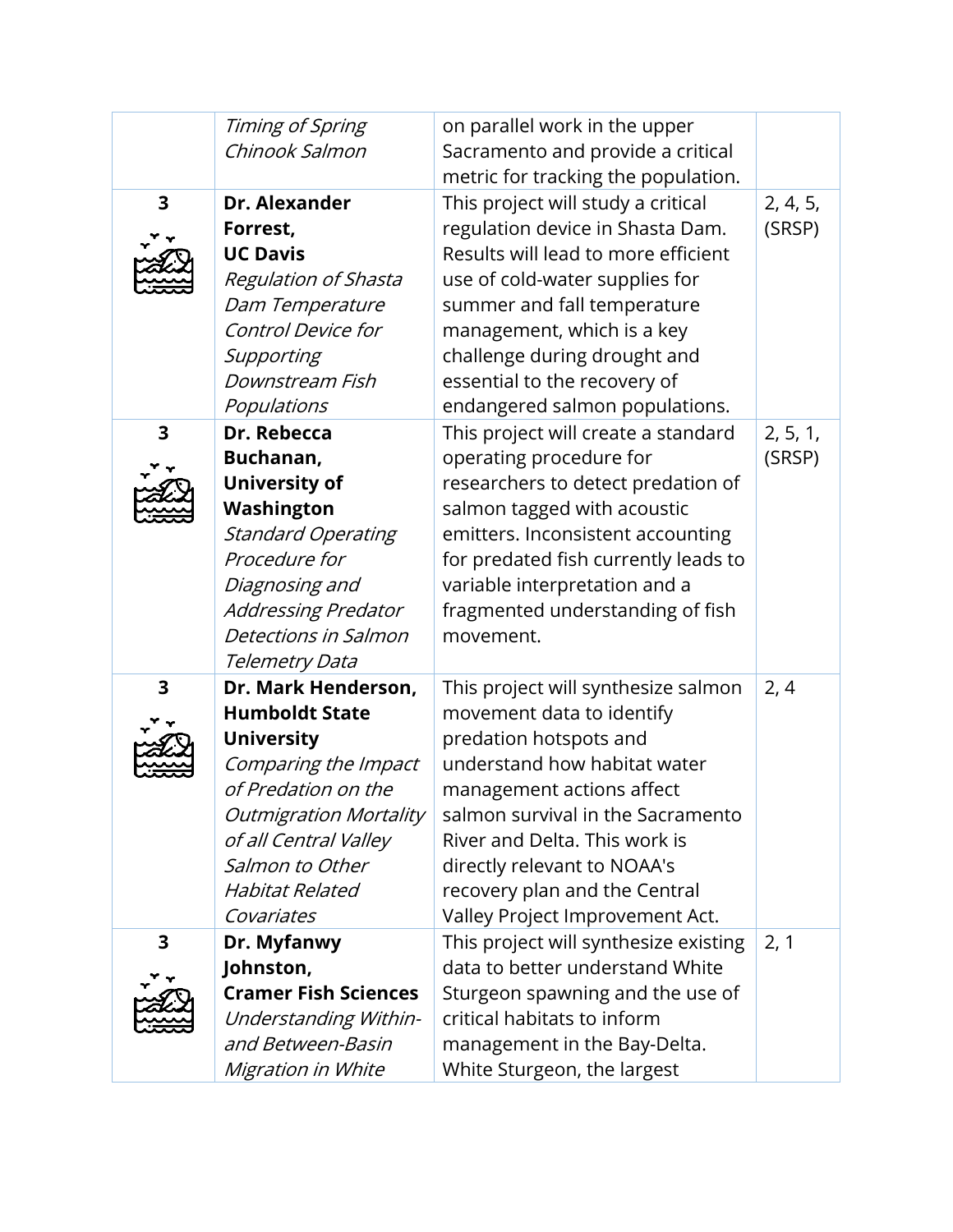| 3                             | Sturgeon: A Synthesis<br>of More Than 10 Years<br>of Acoustic Tagging<br>Data<br>Dr. Malte Willmes,<br><b>UC Santa Cruz</b>                                                                         | freshwater fish in North America,<br>is a species of concern in<br>California, but very little is known<br>about this species' migration<br>patterns.<br>This project will assess the<br>evolutionary and ecological history                                                                                                                                                     | 4, 2    |
|-------------------------------|-----------------------------------------------------------------------------------------------------------------------------------------------------------------------------------------------------|----------------------------------------------------------------------------------------------------------------------------------------------------------------------------------------------------------------------------------------------------------------------------------------------------------------------------------------------------------------------------------|---------|
|                               | The Effects of Climate<br>Change on the Life<br>History of Spring-run<br>Chinook Salmon<br>through Time                                                                                             | (spanning 600 years) of spring-run<br>Chinook salmon to better<br>understand life-history strategies<br>and predict how a changing<br>climate will influence salmon use<br>of the Delta and Sacramento River.                                                                                                                                                                    |         |
| $\overline{\mathbf{4}}$       | Dr. John Takekawa,<br><b>Suisun Resource</b><br><b>Conservation District</b><br>Integrating Social and<br>Ecological Research to<br>Control Invasive<br><b>Species</b>                              | This project will establish an<br>integrated pest management<br>approach for Phragmites<br>(Common reed), an aggressive<br>invasive plant in Delta wetlands.<br>Results will highlight social and<br>cultural barriers to collective<br>action for invasive species control<br>and include communication tools<br>for developing a regional strategy<br>for Common reed control. | 1, 3, 4 |
| $\overline{\mathbf{4}}$<br>⋖飛 | Dr. Letitia Grenier,<br><b>Aquatic Science</b><br><b>Center</b><br>Suisun Landscapes:<br>Historical Ecology,<br>Functional Metrics, and<br><b>Community Priorities</b><br>for Landscape<br>Planning | This project will develop maps and<br>metrics on Suisun Marsh's<br>historical and present habitats,<br>infrastructure, and wildlife<br>support, as well as information on<br>community priorities. Results will<br>include user-focused tools for<br>landscape planning efforts and<br>evidence-based, community-driven<br>decision-making.                                      | 3, 1    |
| 4                             | Dr. Raman<br>Nagarajan,<br><b>UC Davis</b>                                                                                                                                                          | This project will utilize non-<br>invasive environmental DNA<br>(eDNA) to evaluate the effects of<br>tidal wetland restoration on fish                                                                                                                                                                                                                                           | 3, 5    |